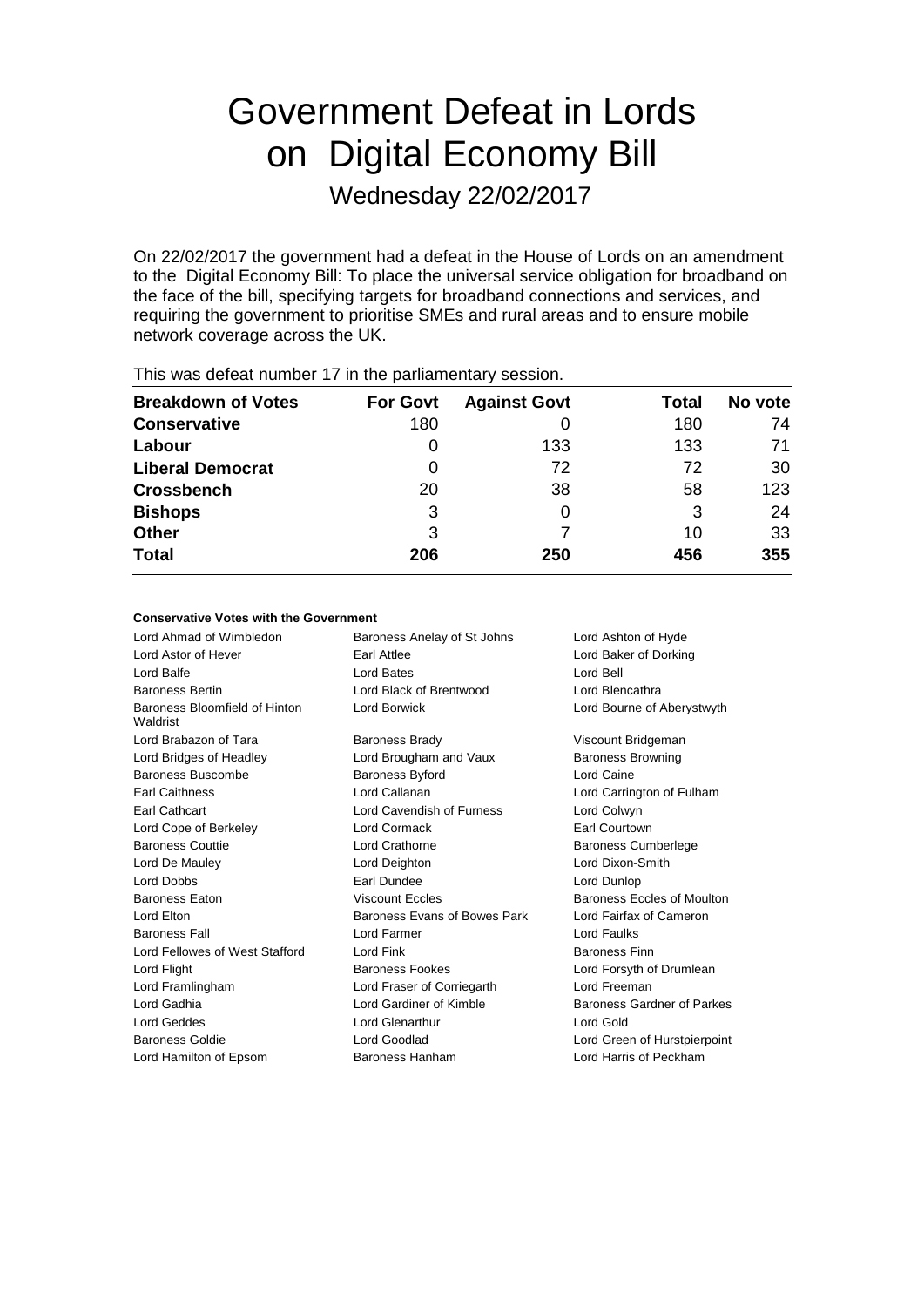Lord Hodgson of Astley Abbotts Lord Holmes of Richmond Earl Home Baroness Hooper Lord Horam Lord Howard of Rising Earl Howe Lord Howell of Guildford Lord Hunt of Wirral Lord Inglewood Lord James of Blackheath Baroness Jenkin of Kennington Lord Keen of Elie Lord King of Bridgwater Lord Lamont of Lerwick Lord Lang of Monkton Lord Lansley Lord Lawson of Blaby Lord Leigh of Hurley **Lord Lexden** Lord Lexden **Earl Lindsay** Lord Lingfield **Earl Liverpool** Earl Liverpool **Lord Lucas** Lord Lupton Lord MacGregor of Pulham Market Lord Mackay of Clashfern Lord MacLaurin of Knebworth Lord Magan of Castletown Baroness Manzoor Lord Marland Lord Marlesford Lord Maude of Horsham Lord McColl of Dulwich **Lord McInnes of Kilwinning Baroness Mobarik** Duke of Montrose **Baroness Morris of Bolton** Lord Moynihan Lord Naseby Lord Nash Baroness Neville-Jones Baroness Neville-Rolfe Baroness Newlove Lord Northbrook Lord Norton of Louth **Lord O'Shaughnessy** Baroness O'Cathain Baroness Oppenheim-Barnes Baroness Pidding Lord Polak Lord Popat Lord Porter of Spalding Lord Prior of Brampton Baroness Rawlings **Baroness Redfern Baroness Redfern Lord Renfrew of Kaimsthorn** Lord Ribeiro Viscount Ridley Lord Risby Lord Robathan Baroness Rock Lord Ryder of Wensum Lord Sassoon **Baroness Scott of Bybrook** Baroness Seccombe Earl Selborne Lord Selkirk of Douglas Lord Selsdon Baroness Shackleton of Belgravia Baroness Sharples Controller Sheikh Lord Sherbourne of Didsbury **Baroness Shields** Lord Shinkwin Lord Skelmersdale Lord Smith of Hindhead Lord Spicer Baroness Stedman-Scott Lord Sterling of Plaistow Baroness Stowell of Beeston Lord Strathclyde **Baroness Stroud** Baroness Stroud Baroness Sugg Lord Suri Lord Swinfen Lord Taylor of Holbeach Lord Tebbit Lord Trefgarne Viscount Trenchard Lord Trimble Lord True Lord Tugendhat Baroness Vere of Norbiton Baroness Verma Lord Wakeham Baroness Warsi Lord Wasserman Lord Wei Baroness Wilcox Lord Willetts Baroness Williams of Trafford

Lord Henley **Lord Hill of Oareford** Baroness Hodgson of Abinger Lord Wolfson of Aspley Guise Lord Young of Cookham Viscount Younger of Leckie

## **Conservative Votes against the Government**

#### **Labour Votes with the Government**

#### **Labour Votes against the Government**

Baroness Bakewell Lord Bassam of Brighton Lord Berkeley Baroness Billingham Baroness Blackstone Baroness Blood Lord Blunkett Lord Bradley Lord Bragg Lord Brooke of Alverthorpe Lord Campbell-Savours Lord Cashman Baroness Chakrabarti **Viscount Chandos** Lord Clark of Windermere Lord Clarke of Hampstead Lord Clinton-Davis Baroness Cohen of Pimlico Lord Collins of Highbury **Baroness Corston** Baroness Corston Baroness Crawley Lord Cunningham of Felling Lord Darling of Roulanish Lord Davies of Oldham Baroness Dean of Thornton-le-Fylde Lord Desai **Baroness Donaghy** Baroness Donaghy Baroness Drake Baroness Farrington of Ribbleton Lord Faulkner of Worcester Lord Foster of Bishop Auckland Lord Foulkes of Cumnock Baroness Gale Lord Giddens **Lord Glasman** Baroness Golding

Lord Anderson of Swansea Baroness Andrews Baroness Armstrong of Hill Top Lord Gordon of Strathblane Lord Grantchester Lord Hain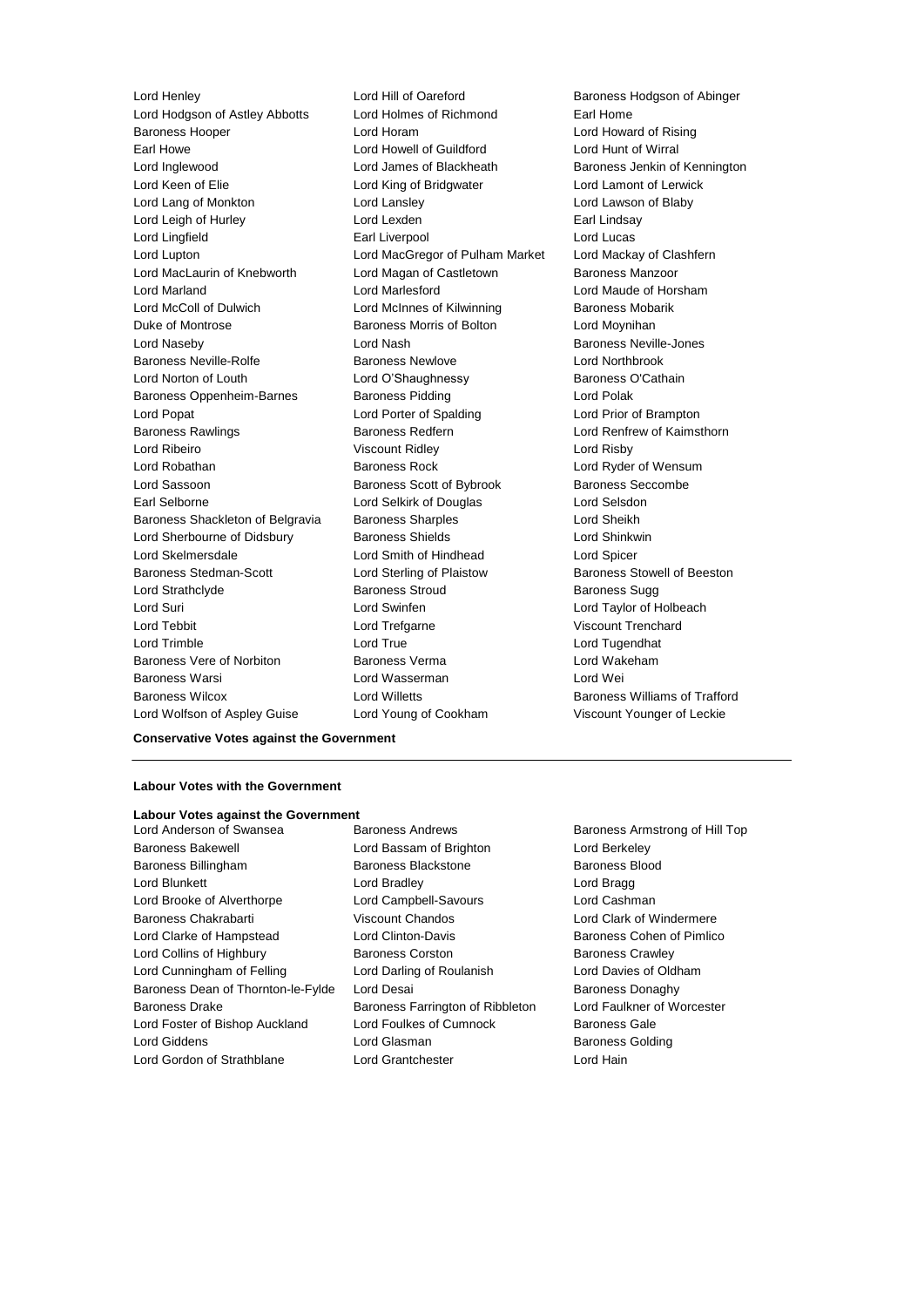Viscount Hanworth Lord Harris of Haringey Lord Harrison Baroness Hayter of Kentish Town Baroness Healy of Primrose Hill Baroness Henig Lord Hollick Baroness Hollis of Heigham Lord Howarth of Newport Baroness Howells of St Davids Lord Howie of Troon Lord Hughes of Woodside Lord Hunt of Kings Heath Lord Jones Baroness Jones of Whitchurch Lord Jordan **Baroness Jowell**<br>
Lord Kennedy of Southwark **Baroness Kingsmill** Baroness<br>
Baroness Lord Kennedy of Southwark **Baroness Kingsmill** Baroness Kinnock of Holyhead Lord Kinnock **Lord Kirkhill** Lord Kirkhill **Lord Knight of Weymouth** Baroness Lawrence of Clarendon Lord Lea of Crondall Lord Lennie Lord Liddle Liddle Lord Lipsey Lord Lipsey Cord Baroness Lister of Burtersett<br>Lord Lympne Lord Macdonald of Tradeston Lord MacKenzie of Culkein Lord Lympne Lord Macdonald of Tradeston Baroness Mallalieu Baroness Massey of Darwen Lord Maxton Lord McAvoy Baroness McDonagh Baroness McIntosh of Hudnall Lord McKenzie of Luton Lord Mendelsohn Lord Mitchell Lord Monks Baroness Morgan of Huyton Lord Morgan Baroness Morris of Yardley Lord Morris of Handsworth Lord Murphy of Torfaen Baroness Nye Lord O'Neill of Clackmannan Lord Parekh Lord Pendry **Baroness Pitkeathley Lord Ponsonby of Shulbrede** Lord Ponsonby of Shulbrede Lord Prescott **Baroness Prosser Baroness Quin** Baroness Quin Baroness Rebuck Lord Reid of Cardowan Lord Richard Lord Rooker **Lord Rowlands Lord Rowlands** Baroness Royall of Blaisdon Lord Sawyer **Baroness Sherlock Conservers** Viscount Simon Baroness Smith of Basildon Lord Smith of Leigh Lord Snape Lord Soley Lord Stevenson of Balmacara Lord Stone of Blackheath Baroness Symons of Vernham Dean Baroness Taylor of Bolton Baroness Thornton Lord Tomlinson **Lord Touhig Lord Touhig Lord Triesman** Lord Turnberg Lord Watson of Invergowrie Lord Watts Lord West of Spithead **Baroness Wheeler** Baroness Whitaker Lord Whitty Lord Williams of Elvel Lord Wills Lord Winston **Lord Woolmer of Leeds** Baroness Worthington Lord Young of Norwood Green

## **Liberal Democrat Votes with the Government**

#### **Liberal Democrat Votes against the Government**

Baroness Bowles of Berkhamsted Lord Bradshaw Baroness Brinton Lord Bruce of Bennachie Baroness Burt of Solihull Lord Campbell of Pittenweem Lord Chidgey Lord Clement-Jones Lord Cotter Lord Dholakia **Baroness Doocey** Baroness Falkner of Margravine Baroness Featherstone Lord Foster of Bath Lord Fox Baroness Garden of Frognal Lord German **Earl Glasgow** Lord Goddard of Stockport **Baroness Grender** Baroness Hamwee Baroness Harris of Richmond Baroness Humphreys Lord Hussain Baroness Hussein-Ece **Baroness Janke** Baroness Jolly Baroness Kramer Lord Lee of Trafford Lord Lester of Herne Hill Baroness Ludford Lord Maclennan of Rogart Baroness Maddock Lord Marks of Henley-on-Thames Baroness Miller of Chilthorne Domer Lord Newby Baroness Northover Lord Oates Lord Paddick Lord Palmer of Childs Hill Baroness Parminter Baroness Parminter Baroness Pinnock Lord Purvis of Tweed Baroness Randerson Lord Redesdale Lord Rennard Baroness Scott of Needham Market Lord Shipley Lord Shutt of Greetland Lord Stephen Lord Stoneham of Droxford Lord Storey Lord Strasburger Lord Stunell

Lord Addington Lord Alderdice Baroness Bakewell of Hardington Mandeville Baroness Barker **Baroness Benjamin** Baroness Benjamin Baroness Bonham-Carter of Yarnbury